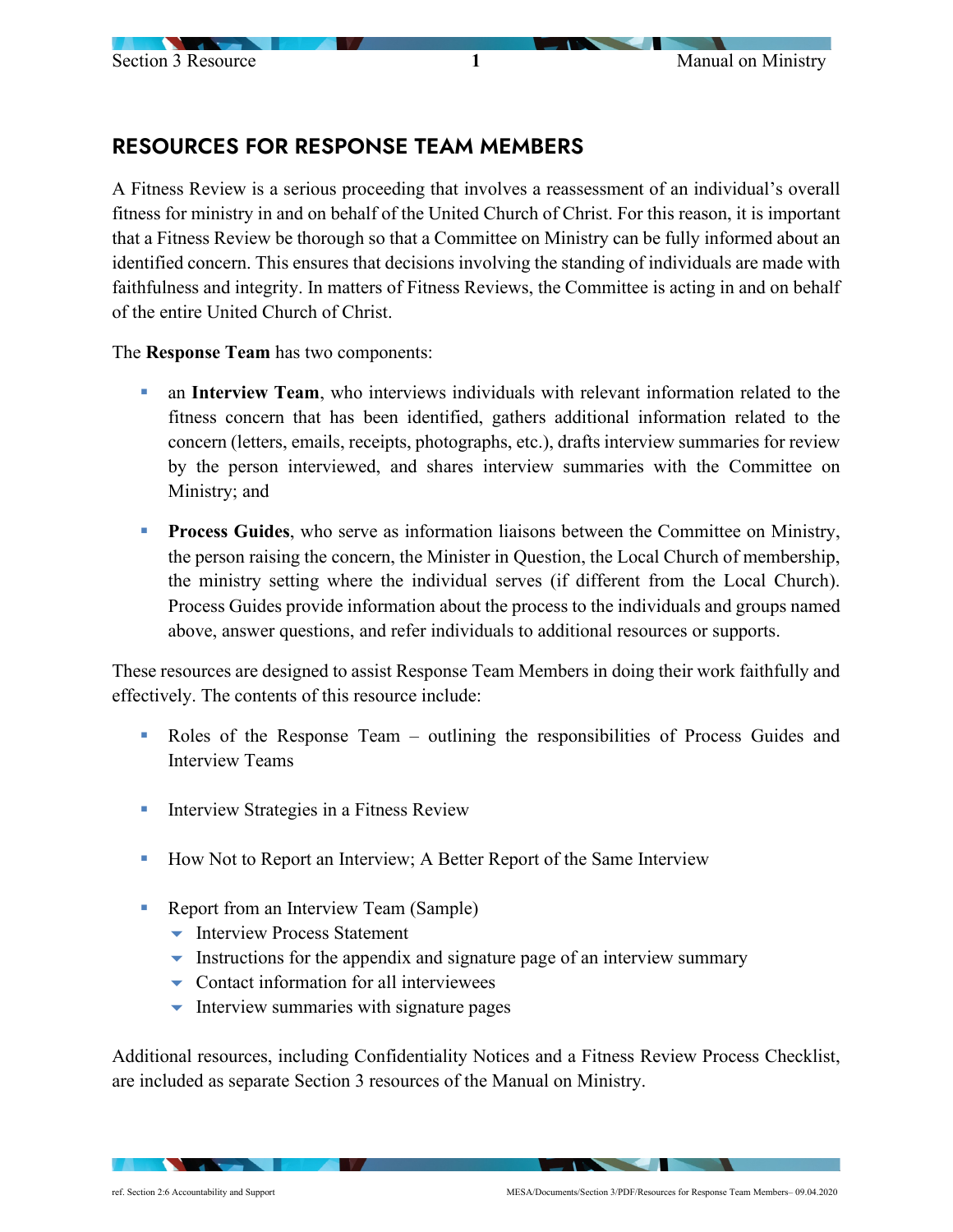## Section 3 Resource 2<br>
2

## Roles of the Response Team in a Fitness Review

Response Team members may serve one of two functions in a Fitness Review: interviewing affected parties, or providing guidance on the process and information about sources of support for affected parties.

**The Interview Team** works as a pair (or occasionally a triad) to interview people with relevant information and the Minister in Question in a Fitness Review. An initial list of these individuals will come from the Committee on Ministry (COM) and normally will include the person(s) raising the question about a minister's fitness, as well as the Minister in Question. The Interview Team should also interview other individuals who have first-hand knowledge about the concern that has been raised. These names may be shared by the COM or may emerge in the process of interviewing others.

The Interview Team also prepares reports of each interview for review and signature by the interviewees (note: all interviewees are requested to sign the report of their interview; the Minister in Question is required to sign the report) and share them with the Committee on Ministry. All persons who are interviewed by the Interview Team are requested to sign a Confidentiality Notice at the time of their interview; the Minister in Question is required to sign a Confidentiality Notice at the time they are informed of the Fitness Review, and are reminded that the notice is still in force at the time of the interview.

The Minister in Question should be the last person interviewed, so that they are able to respond to all the concerns that have been raised and speak to any situations that emerged in other interviews. The Minister in Question has the right to read all of the interview summaries from prior interviews at the time of their interview; however, they may not retain any copy of these summaries in any form.

The Interview Team may also meet with the COM after the interviews are completed to answer questions the COM may have about the interviews or the persons interviewed.

**Process Guides** (formerly called "Support Persons") provide assistance in understanding the process and timeline of a Fitness Review, as well as connecting individuals to sources of support (victim services hotline, ministers who have agreed to provide pastoral care if requested, pastoral or secular counseling centers, etc.). They are there to answer questions, refer when necessary, and help the affected individuals understand what the process of a Fitness Review is and the Committee on Ministry's anticipated timeline.

All members of the Response Team should endeavor to maintain an attitude of care and respect for all persons involved in the Fitness Review. It is not appropriate for Response Team members to act as an advocate for any of the individuals involved or to be the "support person" for individuals involved in the Fitness Review. The COM may offer to find persons who can pastorally support the affected individuals.

 $\mathbf{C}$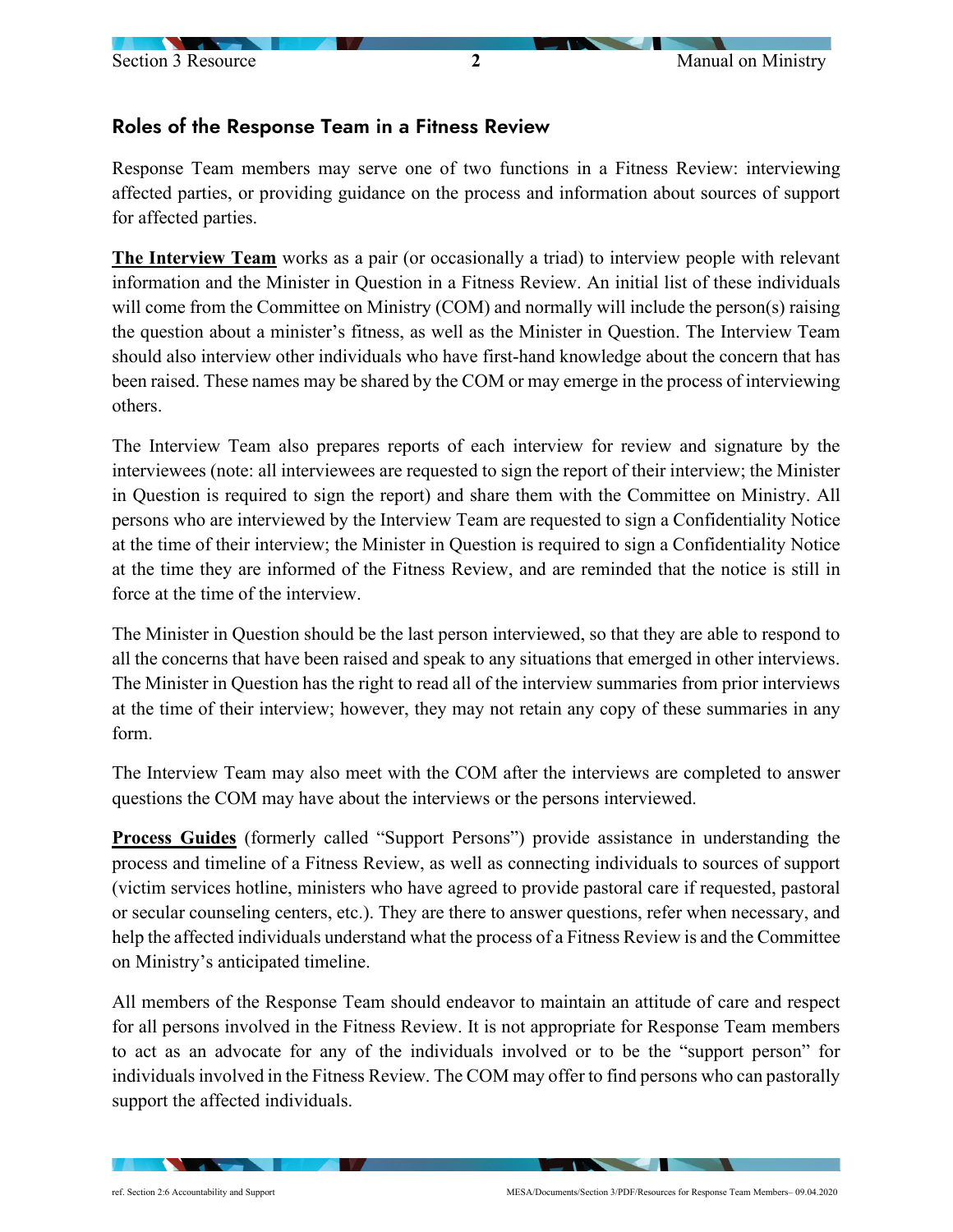## Interview Strategies in a Fitness Review

A Fitness Review is an accountability process in the United Church of Christ in response to questions regarding unhealthy behavior or ethical misconduct of a person with standing in light of the UCC Ministerial Code. Interviews, conducted by members of the Response Team known as the Interview Team, help gather relevant information about the concern being raised. In most cases, one member of the Interview Team is the primary person asking questions, while the other person takes notes. The Interview Team member taking notes may ask follow-up questions (or any other questions) during the interview.

Interview Team members seek to interview all persons in such a way as to eliminate ambiguity in the interviewee's answers. For example, if asked, "How long have you been a member at First St. Paul's Church?" and a person responds, "A long time," the Interview Team asks follow up questions to reveal a more precise answer. This may be easy for some of the context-setting questions, but as the interview progresses, it may become quite uncomfortable. Acknowledge the discomfort, allow for the interviewee to take a break when needed, but do strive for clarity and specificity in all interviews.

### **Build Rapport**

Begin with some introductions, clarify your role, remind the interviewee of the purpose of the interview, and tell the interviewee the topics you are going to talk about (knowing that other topics may emerge in the course of the interview).

Some easy, conversational question may help get things started. Or, you may want to begin with some "easier" questions to set the context. Some examples:

- How long have you been a member of the church?
- $\blacksquare$  How long have you known Pastor A?

#### **Hear the Story**

Ask questions that help the interviewee tell their story. Who, what, when, where, how, and why are the kinds of questions that will reveal important facts:

- Who was there?
- What did you do?
- When did this happen?
- Where were you?
- Why did you feel that way?

**Follow up** to eliminate ambiguities from the witness's answers. For example:

- Who else was there?
- What did you do next?
- Who else knows about this?

 $\sim$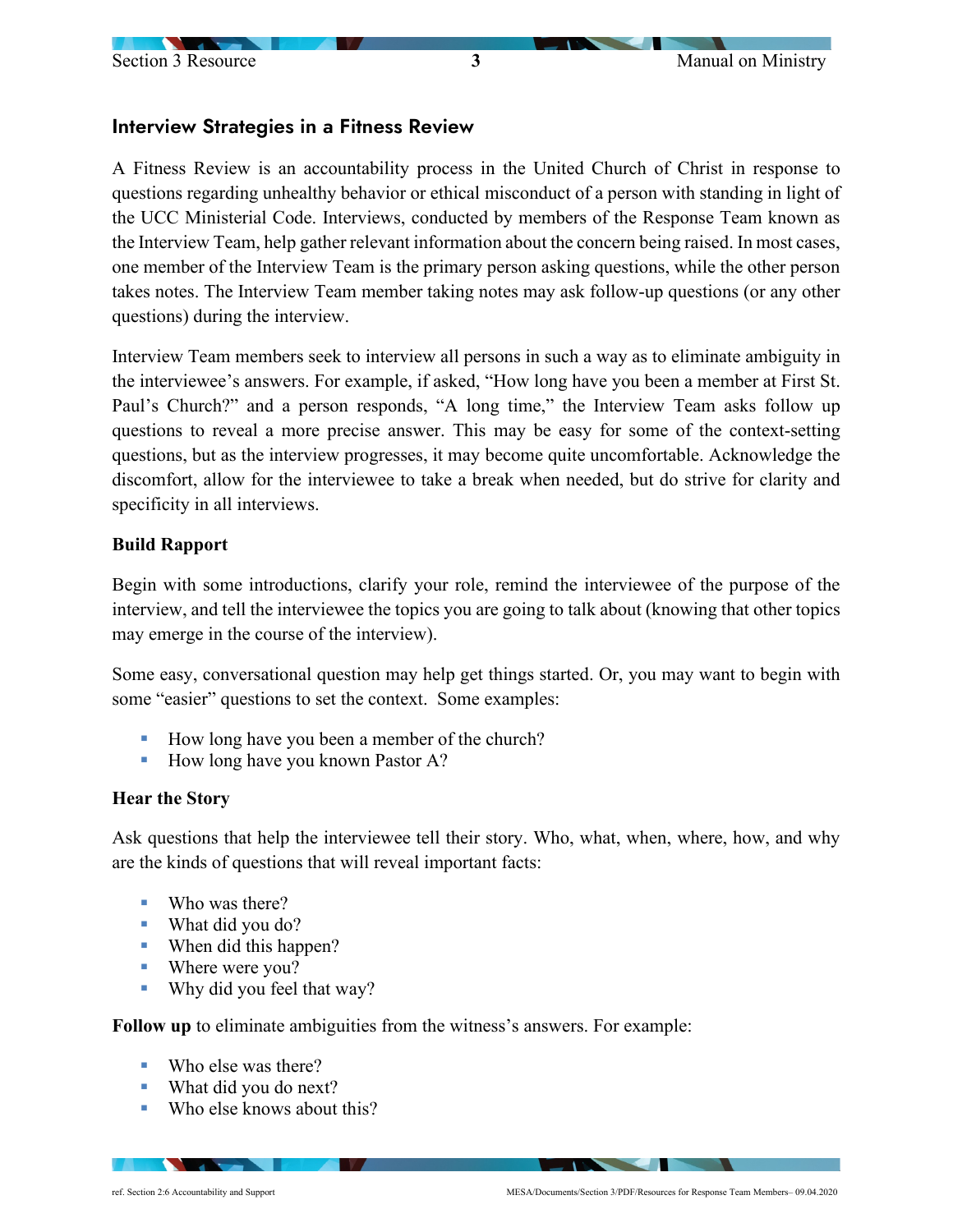What happened next?

Striving for specificity is vital. "He touched me," is vague; although it is challenging, it may be necessary to follow up with a question like, "Where did he touch you?" "Was it over your shirt, or under?" Some questions will be difficult to ask and difficult to answer – acknowledge that difficulty with sensitivity.<sup>[1](#page-3-0)</sup> Likewise, when interviewing the Minister in Question, seek a response for every specific concern or allegation that is raised in the other interviews. The minister may certainly offer contextual or other information, but be persistent in securing a "yes" or a "no" to the concerns raised.

If the interviewee has relevant emails, cards, letters, promissory notes, text messages, gifts, correspondence, appointment books, calendars, etc. – ask for a copy of them.

## **Organize the Story and Prepare Reports**

As soon as possible after finishing the interview, the Interview Team will use their notes and fresh memory of the events to prepare a thick summary of the interview, using plenty of details and quotes. The interview summary may be organized chronologically (even if it wasn't shared chronologically), or in whatever way makes the most sense to convey what was shared in the interview. DO NOT include impressions or any editorial details. "The interviewee cried when speaking about this and we took a short break," appropriate; "This minister obviously really messed up this person – she was hysterical for half the interview" is not.

The Interview Team provide the interviewee with the interview summary and allows them to make any corrections necessary to ensure that it is accurate. All interviewees are requested to sign their own interview reports, but the Minister in Question is required to do so.

THE MINISTER IN QUESTION MAY NOT RETAIN, PHOTOCOPY, OR PHOTOGRAPH ANY COPY OF THE REPORTS.

#### **Confidentiality Notices**

Please request all interviewees to sign a Confidentiality Notice at the time of the interview. The Minister in Question is required to sign a Confidentiality Notice at the beginning of the Fitness Review process; the Interview Team should confirm receipt of this prior to the interview and remind the Minister in Question that the requirements of that Confidentiality Notice are still in effect.

<span id="page-3-0"></span> $1$  Cases involving sexual misconduct require particular sensitivity. See Section 3 Resource "Resources for Clergy Sexual Misconduct" for more information.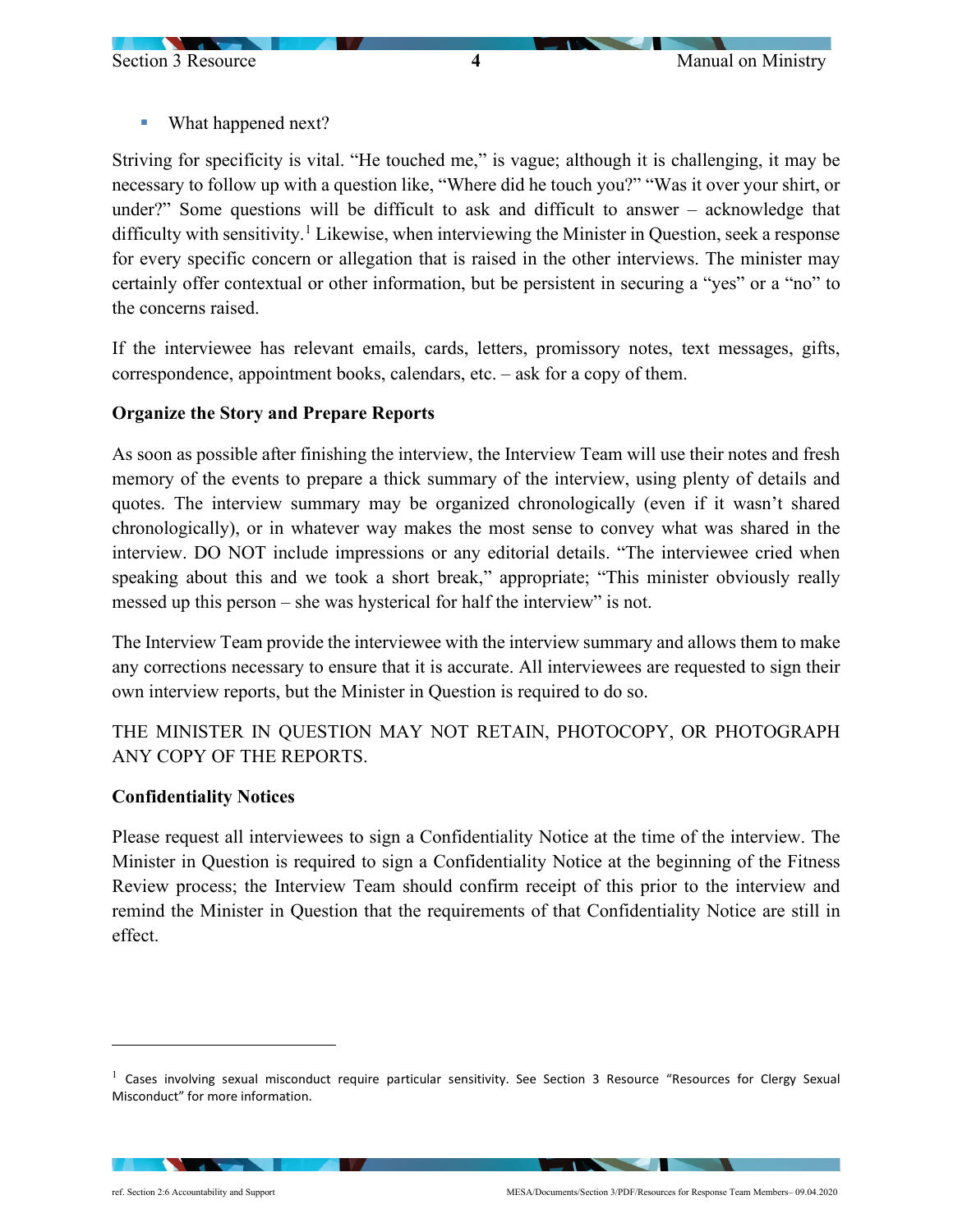## How NOT to Report an Interview

Howard and I met with Alice on April 22 at her home. It was clear she was very upset and angry. Her friend Christine was with her because after what she has been through, she really needs support. It was obvious from her report that George doesn't have a clue how his behavior has impacted her. He has told her several times that they are "just friends" and that he considers himself her pastor first. But, from what she told us, it's hard to see how he can think that. There was physical contact that doesn't happen between friends. She was drawn into an intimate relationship with him because she didn't know any better – she thought they were dating. He made all the advances and she did not understand why this was a problem for a pastor with someone in the church. Once she realized that this isn't appropriate for a minister she confronted him and he just cut her out of his life and denied everything. He acted as if she was making it all up. This has had a devastating impact on her because she really cared for him and he had told her he loved her. He seems to have turned people in the church against her, too, and she has to deal with that on top of everything else. It's been really hard on her. The whole thing started when she was fairly new in the church and it got out of hand when he began making advances.

## A Better Report of the Interview

The response team, Sue Clark and Howard Mason, met with Complainant #1 (C#1) on April 22 at Northville Christian Church. Complainant was accompanied by a friend (F). She stated that she is uncomfortable talking to strangers about this issue but that her friend has already heard the story and she is more comfortable with her present. C#1 began by describing how she came to know the Minister and the early stages of their acquaintance. She said she began to attend First Congregational St. Paul's when she moved to town following her divorce. After about 2 months the Minister invited her to coffee. The conversation during coffee began with some information about her past church and other congregational issues, but that "before long we were laughing and talking about movies we had seen and some friends we discovered we have in common." After that first meeting, she said, the Minister invited her to dinner and a movie. "This sounded like dating to me" she said, "but I wanted to go slowly and understand whether he was just being nice to me because I was new in town." She said that during the movie the Minister took her hand. When he took her home, she said, he walked her to the door and kissed her "the way a man kisses a woman he is interested in, not a little old lady peck on the cheek." She said, "That gave me my answer about whether this was a date. I was thrilled. I really liked him, and back then I had no idea why dating the minister could be a problem." (F commented then that C #1 had called her the next day and described the date.)

C #1 then described the following months of her relationship with the Minister.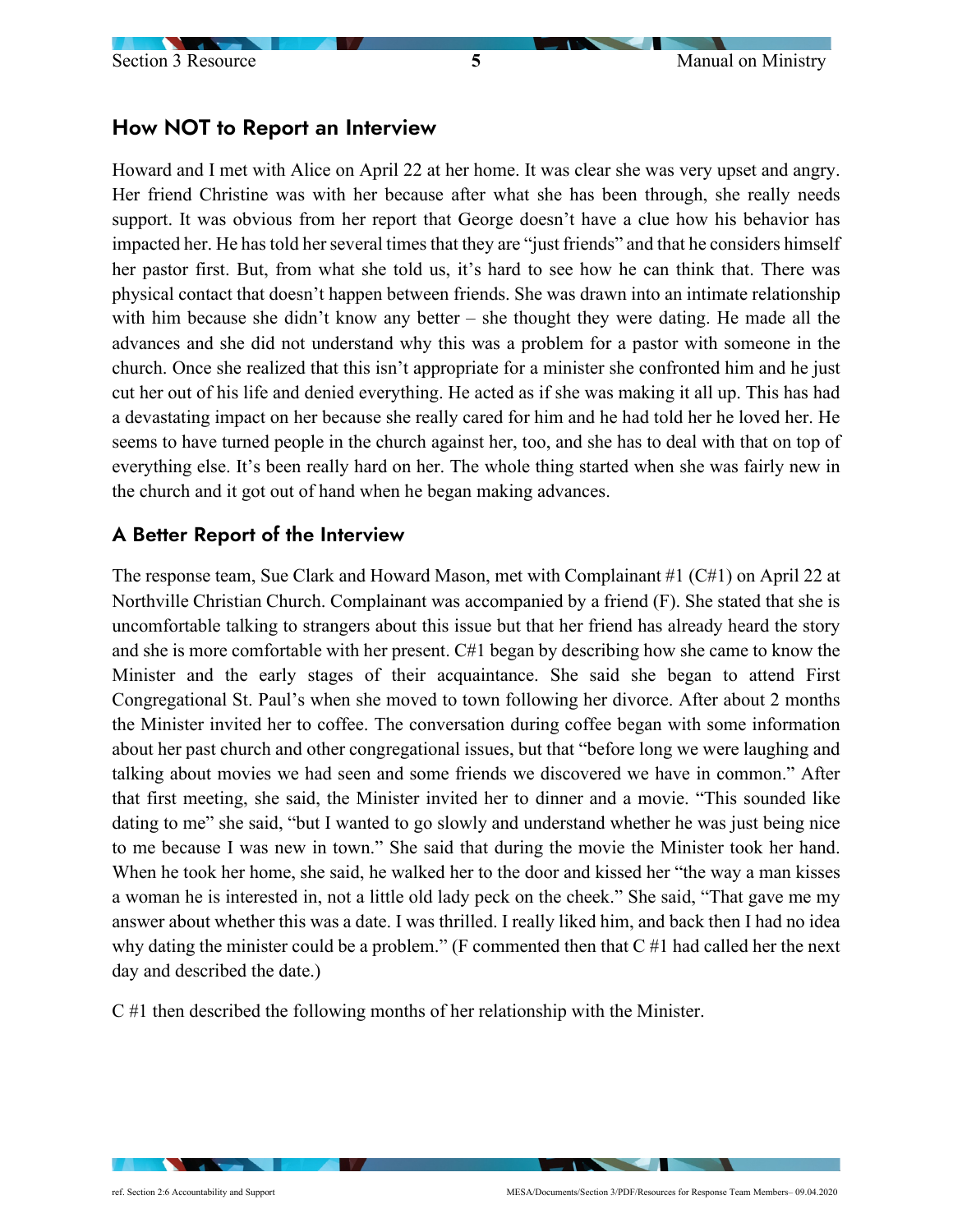

## Interview Process Statement From the Interview Team - SAMPLES

*Please note: the following pages are samples of interview summaries and other relevant documents from an imagined case study. The names and situations are made up.* 

To all persons:

My name is Lance Martin and this Rev. Terry Gilbert.

We're here today because we understand some concerns have been brought towards MINISTER IN QUESTION/you regarding THEIR/your fitness for ministry and this is being taken seriously by the church.

We have been asked to gather facts and information from you regarding these concerns, which will be submitted to the Committee on Ministry in Iowa, which has responsibility for these matters.

This is a confidential investigation and only those persons who need to know will be told what they need to know.

Our relationship here is strictly ecclesiastical. We are not here to judge you or anyone.

We are here to assist you by listening to your story, your perspective and view of the truth.

Once we have completed our written summary of this meeting, you will have the opportunity to review it and to comment on it in writing. We also ask [require for the minister] that you sign the summary.

The summary and your comments on the summary become part of the information we share with the Committee on Ministry, and those documents become part of the records of the Committee on Ministry. The Minister in Question will have the opportunity to read these reports at the time of their interview, but they will not be able to retain any copies of these reports.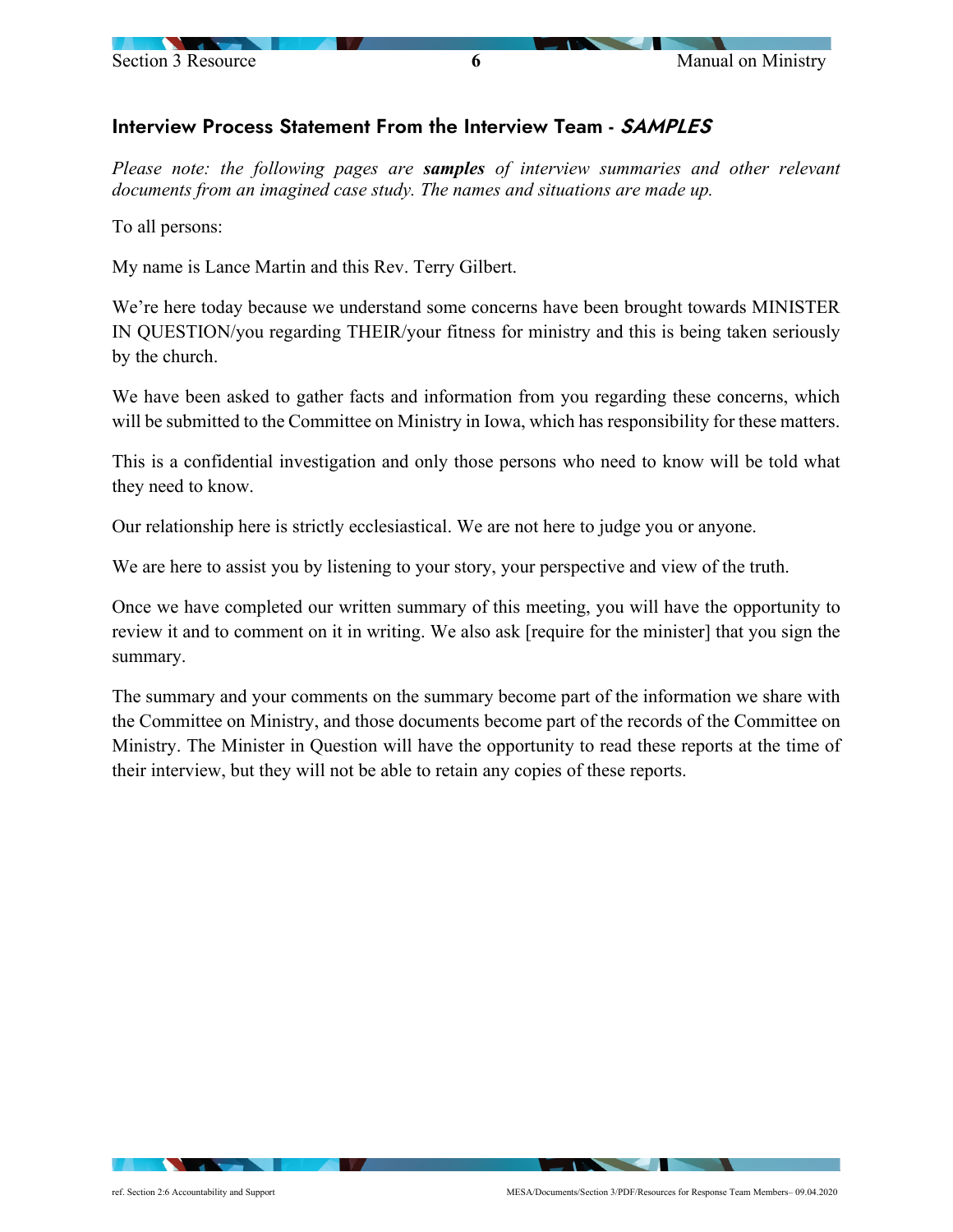## Instructions for Appendix and Signature Page

To those we have interviewed:

Please read the report in detail.

Make your comments directly onto the report.

Make any additional comments you might have forgotten to tell us at your interview or would like to add. Make sure they are facts only and not opinions.

When you have finished making your comments, please sign document and date it. You should then return this to either Lance Martin or Terry Gilbert (both will be present).

Thank you.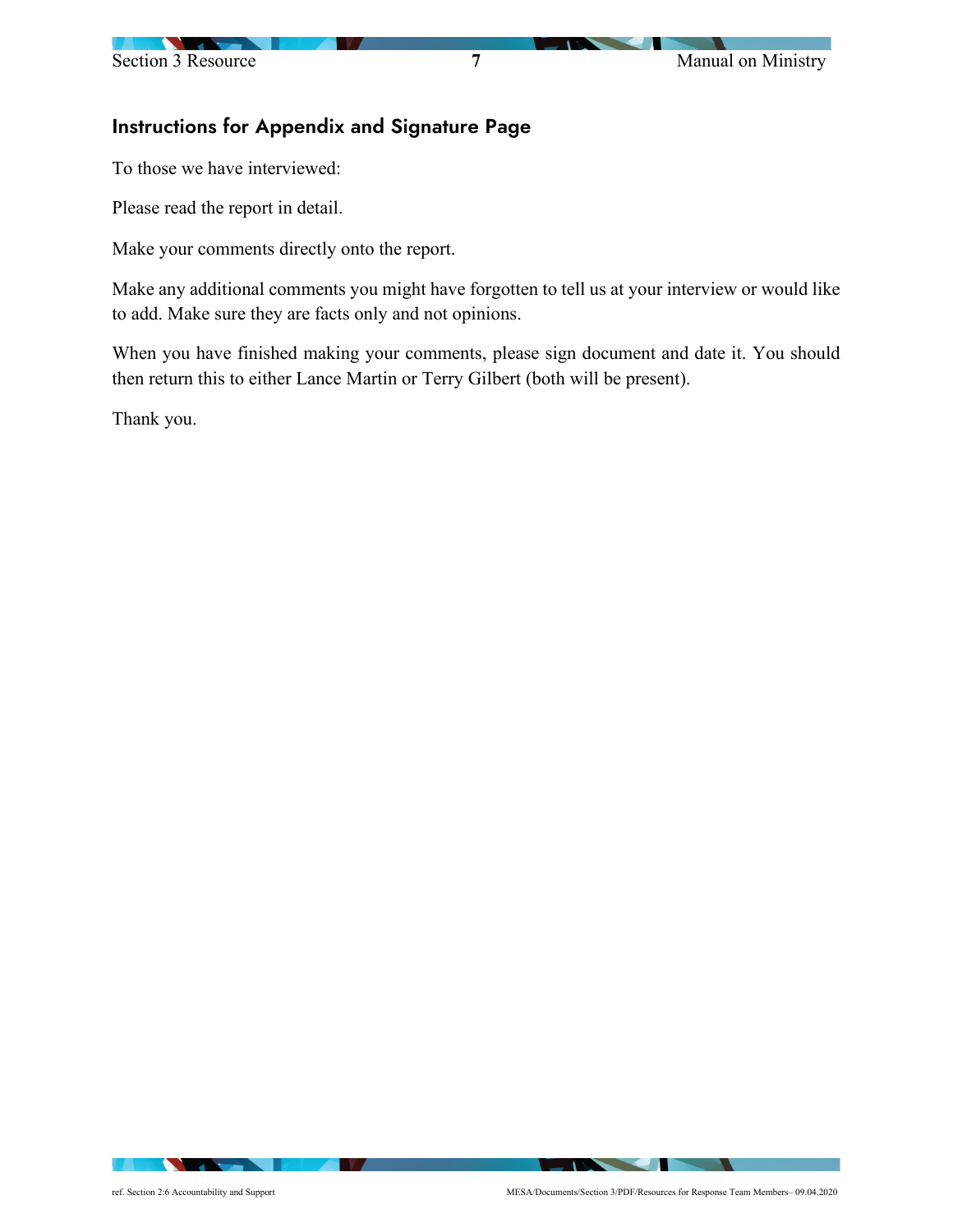## Report from the Interview Team

To: Committee on Ministry, Central Association, Iowa Conference

From: Interview Team

Our work interviewing individuals is complete and our reports are found on the following pages. Please note the following enclosures:

- **Response Team Interview Process Statement**
- **Instructions for Appendix and Signature Page**
- Contact Information for Interviewees
- Report of Tom Smith, Person Raising the Question of fitness (PRQ)
- Report of Betsy Smith, Church Member  $#1$  (and Tom Smith's mother) (CM $#1$ )
- Report of Sarah Berkson, Church Moderator (CM#2)
- Report of James Johnson, Minister in Question (MIQ), which includes appendix

Per our earlier conversation, we can be available to the Committee on Ministry at your special meeting scheduled for June 1, 2008.

Sincerely,

Response Team

Lance Martin and Terry Gilbert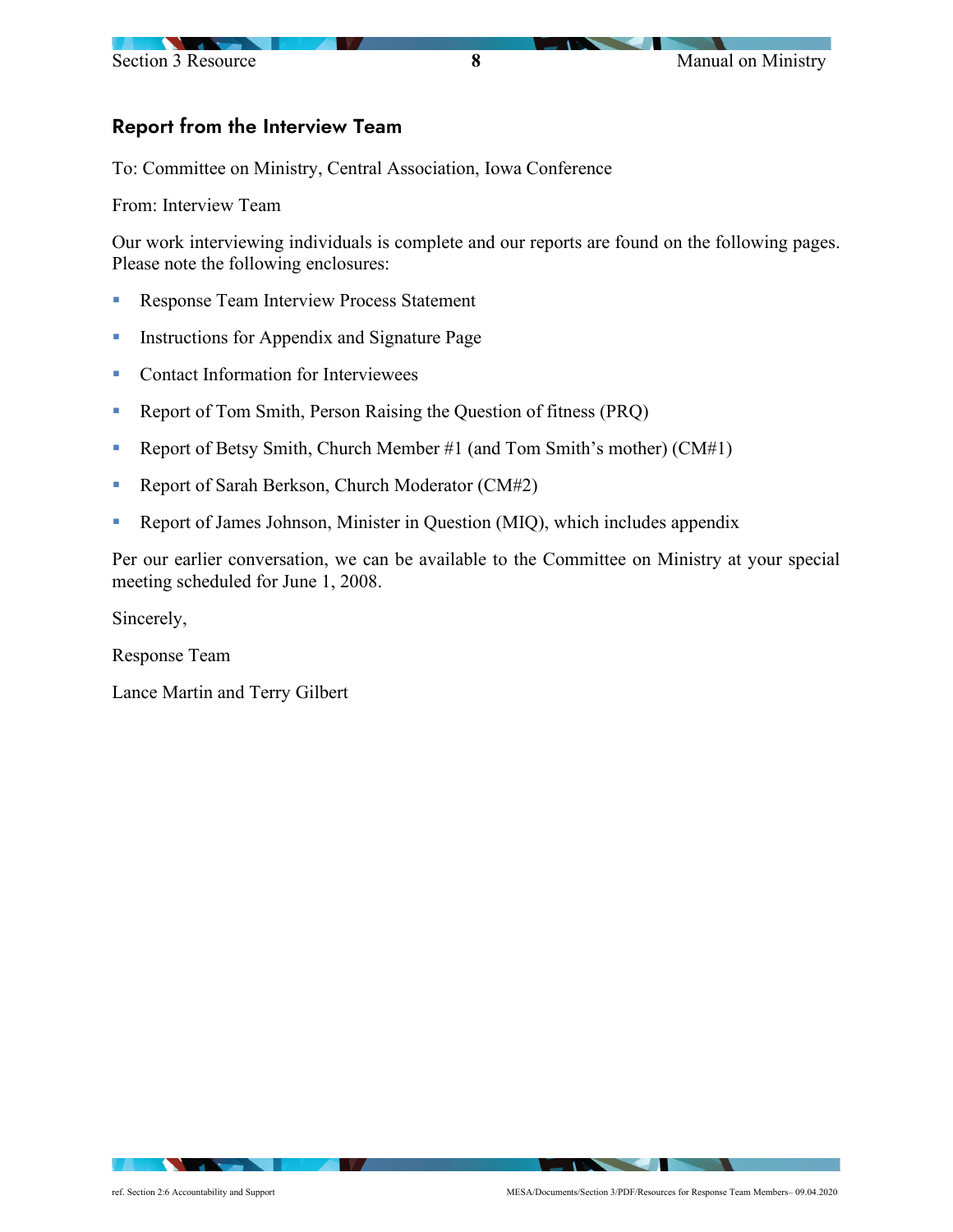## Contact Information for Interviewees

Mr. Tom Smith (PRQ) 123 Fake Street Centralia, Iowa 51555 (515) 555-5309

Mrs. Betsy Smith (CM#1) 456 Pretend Avenue Centralia, IA 51555 (515) 555-3684

Mrs. Sarah Berkson (CM#2) 789 Faux Boulevard Centralia, IA 51555 (515) 555-2793

Rev. James Johnson (MIQ) 963 Blank Road Centralia, IA 51555 (515) 555-4896

- V

**The Community of the Community**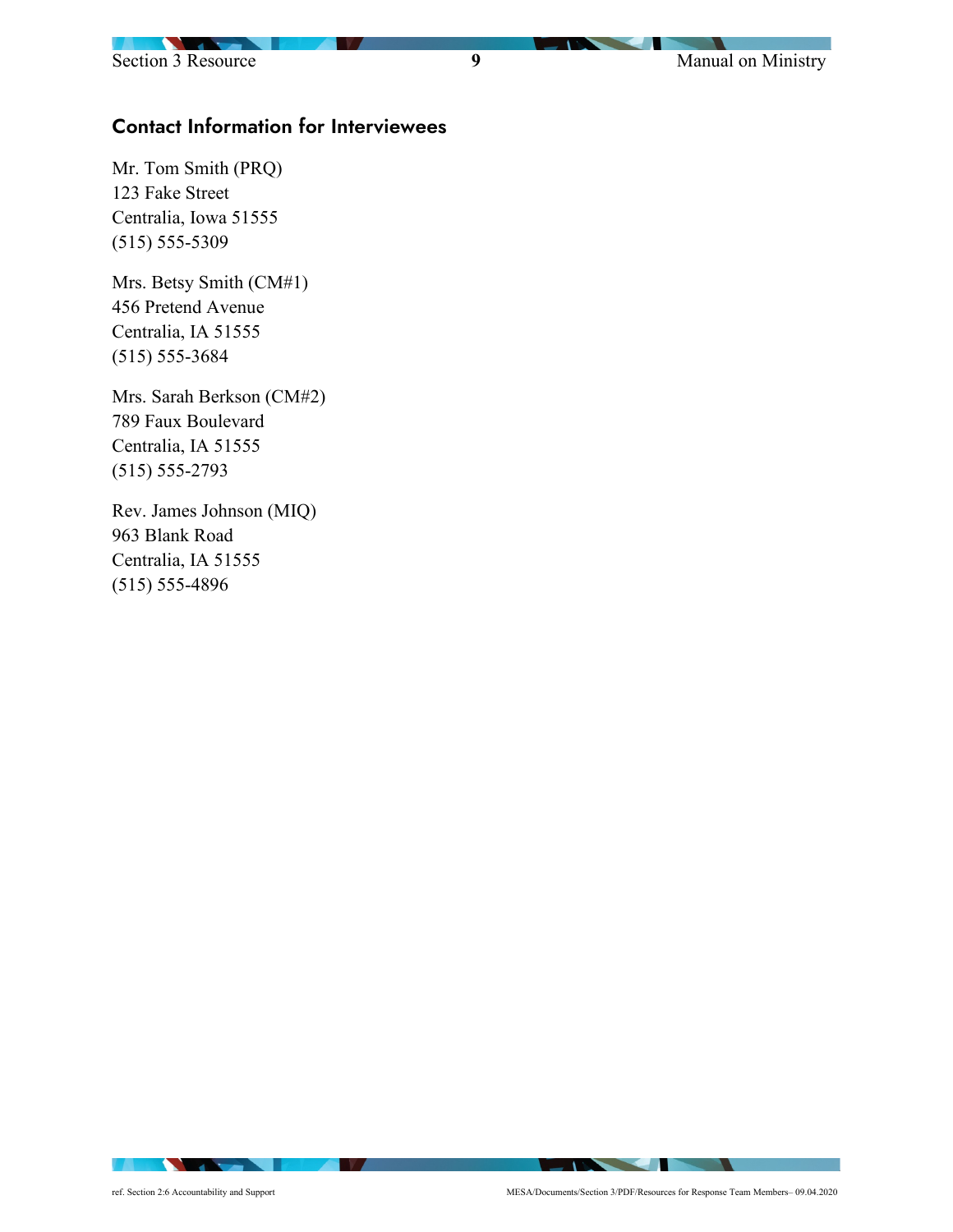

### Interview Summaries

**Committee on Ministry** – Central Association, Iowa Conference

**Report on Interview with:** Person Raising Question (PRQ), First Congregational UCC, Centralia, IA

**Response Team Conducting Interview:** Rev. Terry Gilbert, Lance Martin

### **Report**:

On Monday, May 12, 2008, the Rev. Terry Gilbert and Mr. Lance Martin interviewed the person raising the concern (PRQ), in regard to concerns he raised with regard to the Minister in Question (MIQ), currently the pastor at First Congregational UCC in Centralia, Iowa.

The interview began with introductions and a brief discussion of the investigative process and procedures.

The PRQ gave us the following account of his reasons for raising these concerns:

"My mother has been a member of First Congregational for her entire life. About two or three years ago, [MIQ] came to serve the church. From what I understand, word soon got out that he has a lot of debt from seminary. My mom is pretty generous and she evidently has been writing him some checks. I'm concerned because I'm not sure if this is a situation where my mother is being taken advantage of or what. She's nearly eighty and while she's still pretty sharp mentally, she does have a bit of a soft heart. I don't know if this is normal minister behavior."

When asked if he knew how many checks his mother had written or in what amounts, PRQ said, "I know there have been at least four checks written. The first was for \$1,500. I don't know the amounts of the other checks, because my mother keeps her own checkbook and I don't have power of attorney or anything like that. I think it's a total of about \$10,000, but I'm not really sure. But, is it normal for a minister to accept cash gifts from their parishioners? Mom says it's a loan, but then in the next breath she says she's not worried about him paying it back."

PRQ continued, "I don't know if he told Mom he has a lot of debt, or if she asked, or if people just learned about it somehow. Mom has a tender heart, and Dad did leave her in a good position financially. And, I'm not concerned about my own inheritance or anything. I'm not a churchgoer but I don't have anything against my mom giving to the church. But I am concerned about her giving this money to the minister."

When asked what specifically concerns him, he emphasized, "I'm concerned about my mother loaning money or giving money to the minister, or giving it to him, or whatever." He expressed that he didn't think the minister had an inappropriate relationship with his mother, but reiterated that the loans concerned him. "I also asked Mom if there are any loan agreements, and she said there aren't, and that also concerns me. I don't want to think that this guy is taking advantage of my mom. She's not stupid and she doesn't have dementia, but she's too kind for her own good."

PRQ said he was not an active member of the church, but that he grew up in the church. He lives in Centralia.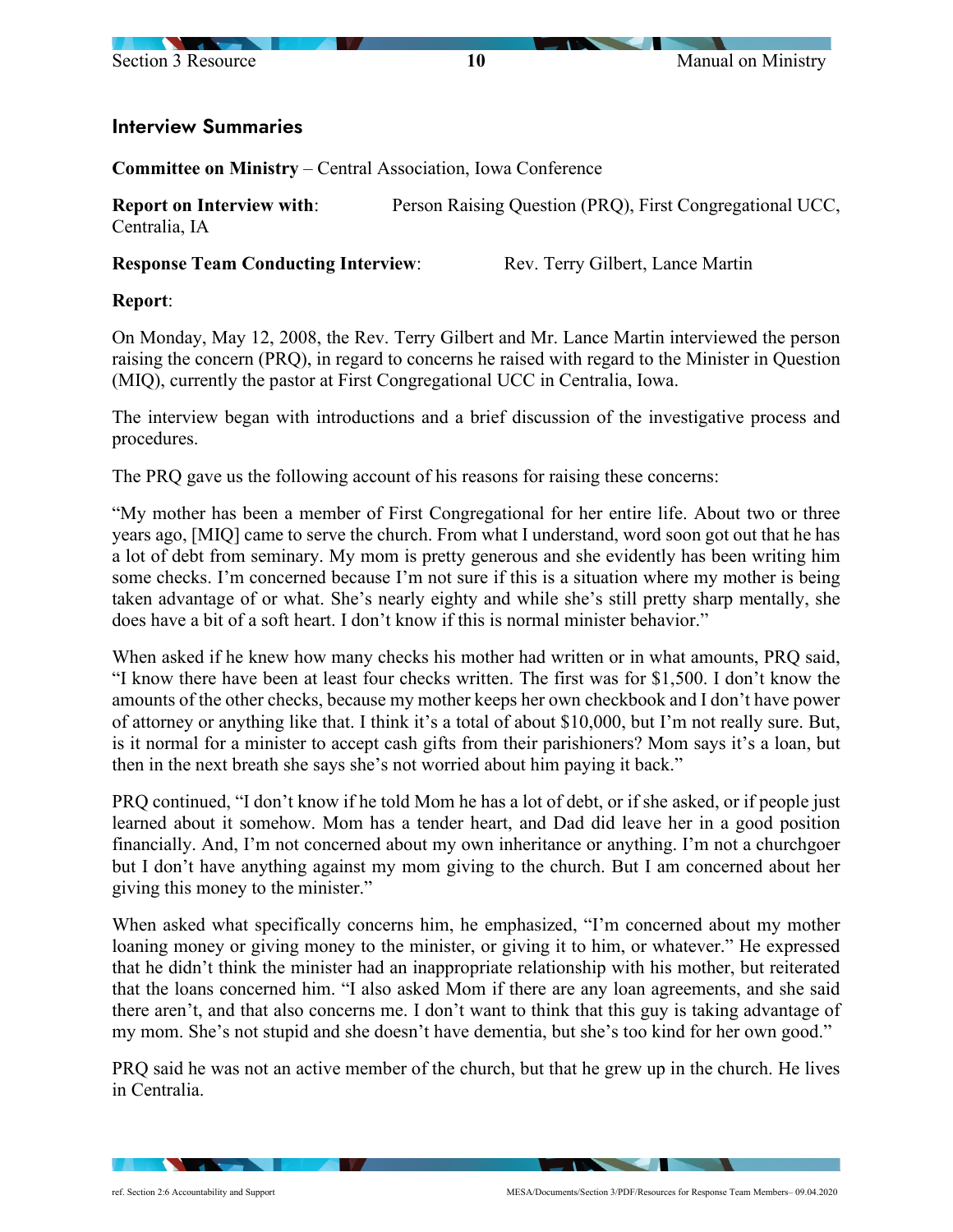

PRQ said that he had not heard of any complaints about the minister's work, and that he seemed to be doing "a fine job preaching and visiting folk, I guess. He's also active in the community, and people seem to really like him. But I'm concerned about him taking advantage of my mom, and I don't want my mom to think this is normal behavior." When asked about whether his mom had done this with other ministers, PRQ said, "Not to my knowledge. I mean, maybe she'll give a little something to a Christmas offering for the pastor or something, but no. She's never given other ministers other handouts like this. Which makes me suspicious of this minister."

 $\sim$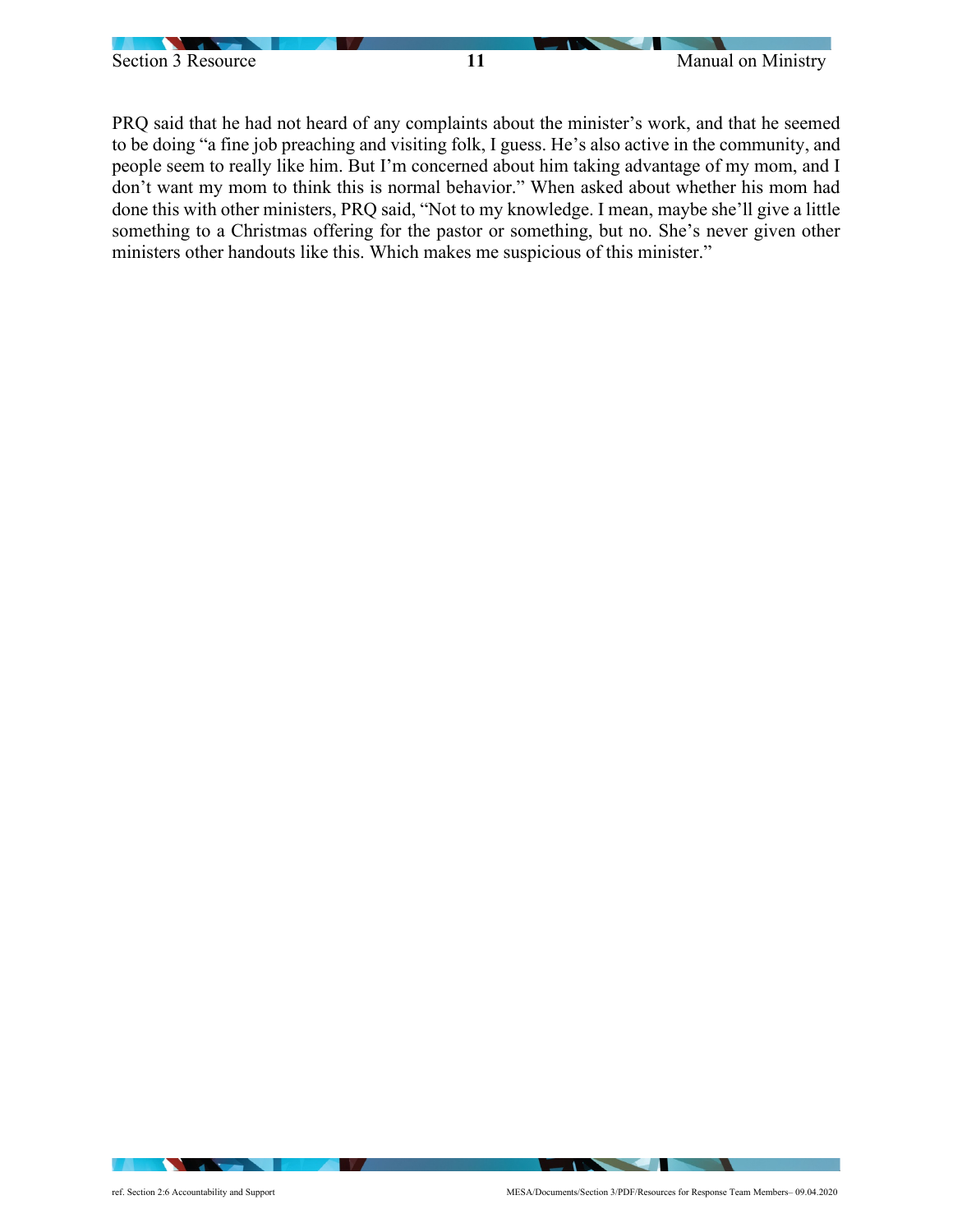

Signature Page to Accompany Interview of Person Raising the Question of Fitness (PRQ)

Tom Smith date

**IN A** 

**The Community** 

**The Community of the Community**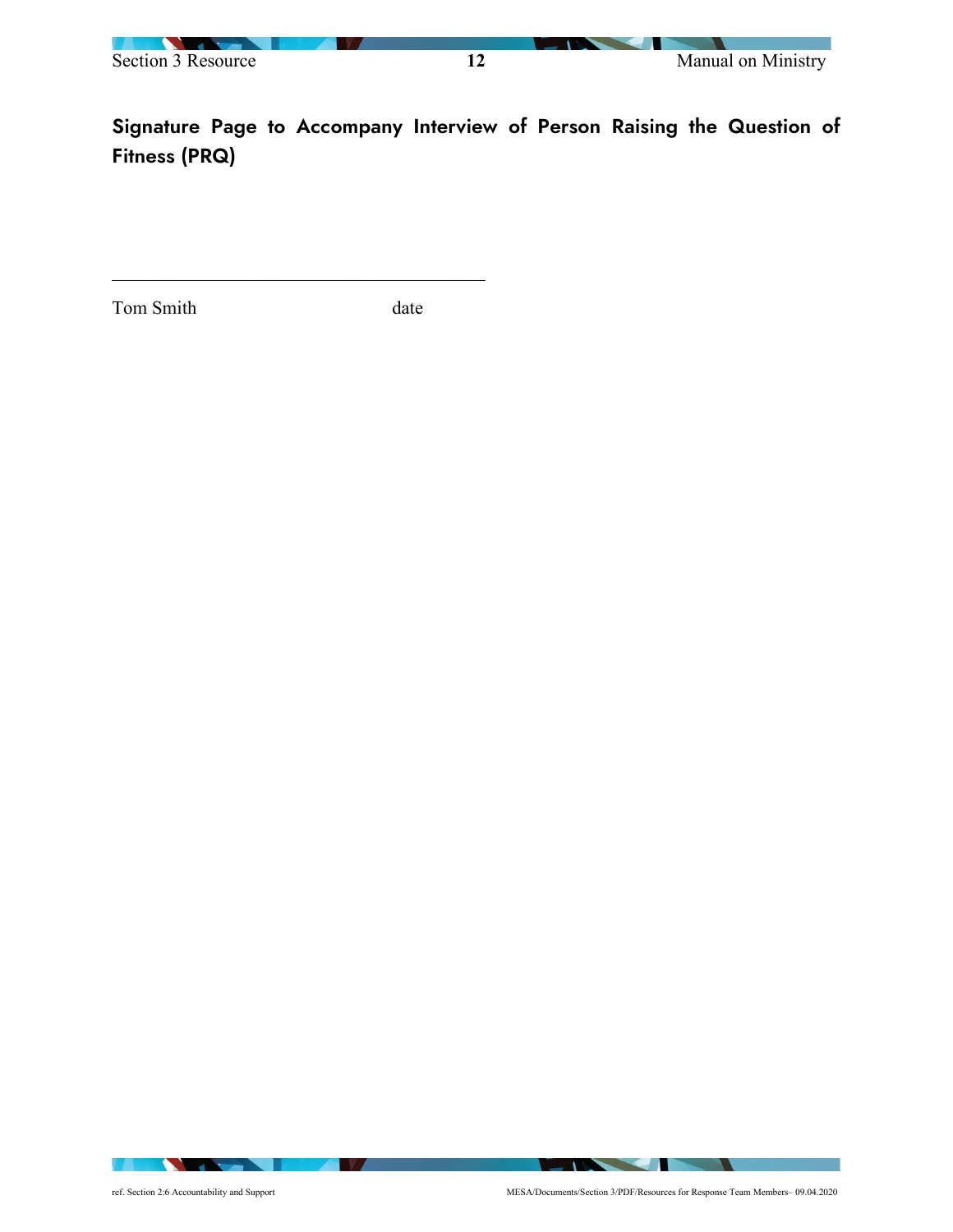

**Report on Interview with:** Church Member #1 (CM#1), First Congregational UCC, Centralia, IA

**Response Team Conducting Interview:** Rev. Terry Gilbert, Mr. Lance Martin

## **Report**:

On Monday, May 12, 2008, the Rev. Terry Gilbert and Mr. Lance Martin interviewed CM#1 in regard to concerns raised with regard to the Minister in Question (MIQ), currently the pastor at First Congregational UCC in Centralia, Iowa. Note: the CM#1 is the mother of the person who raised the concern (PRQ).

The interview began with introductions and a brief discussion of the investigative process and procedures.

CM#1 gave us the following account of his reasons for raising these concerns:

"I hope that [MIQ] isn't in trouble. We really like him at First Congregational and think he's doing a fine job. He's new to ministry and kind of young, but he's very smart, and very compassionate. He's also really made an impact on the community."

When informed of the concerns that had been raised, CM#1 said, "My son is a good man, but he worries too much about money. I knew that [MIQ] was having some trouble – the church doesn't pay him nearly enough – and I wanted to help out a little. My husband left me pretty comfortable, and our investments are doing all right. I just wanted to help out a bit. [MIQ] was pretty embarrassed, actually, and didn't want to take the money. He's always telling me that he's going to pay me back, but I tell him not to worry about it. He can pay me back when he's doing better financially, or not at all."

We asked how she came to know about the pastor's needs: "Oh, he said something one time about how seminarians today graduate with a lot of debt sometimes. I asked him if he was talking about himself, and he got all red and tried to change the subject. But I later learned that he does have a lot of debt. I'm a little embarrassed that the church can't afford to pay him more, and so I thought I could help out every now and then. He's never asked me for money, but sometimes I just get a sense about what he might need. Once he even told me he couldn't take the money, but I just told him that I'd go down to the bank and see that it got deposited in his account anyway."

When asked about the number and amounts of checks, CM#1 said, "Well, about a year and a half ago, it was near Christmas, I wrote him a check for about a thousand dollars. I wanted to make sure he and his wife could have a nice Christmas here." When queried about the other checks, CM#1 said, "I think there have been three or four all together. Most were for about a thousand or fifteen hundred dollars each. I don't think I've given him that much, maybe five or six thousand dollars since that Christmas. And I intended for some of it to be a gift."

We followed up and asked if she thought of some of the money as gifts, and some as loans. "Well, he has paid me back for some of what I've given him. I don't really know how much – I don't keep track of that and as I've said, I'm not concerned about getting paid back. I'm nearly 80 and I know I won't live forever. Most of my money is going to go to the church anyway. My son is comfortable, but the church needs money. I'm concerned that we'll close if we can't keep good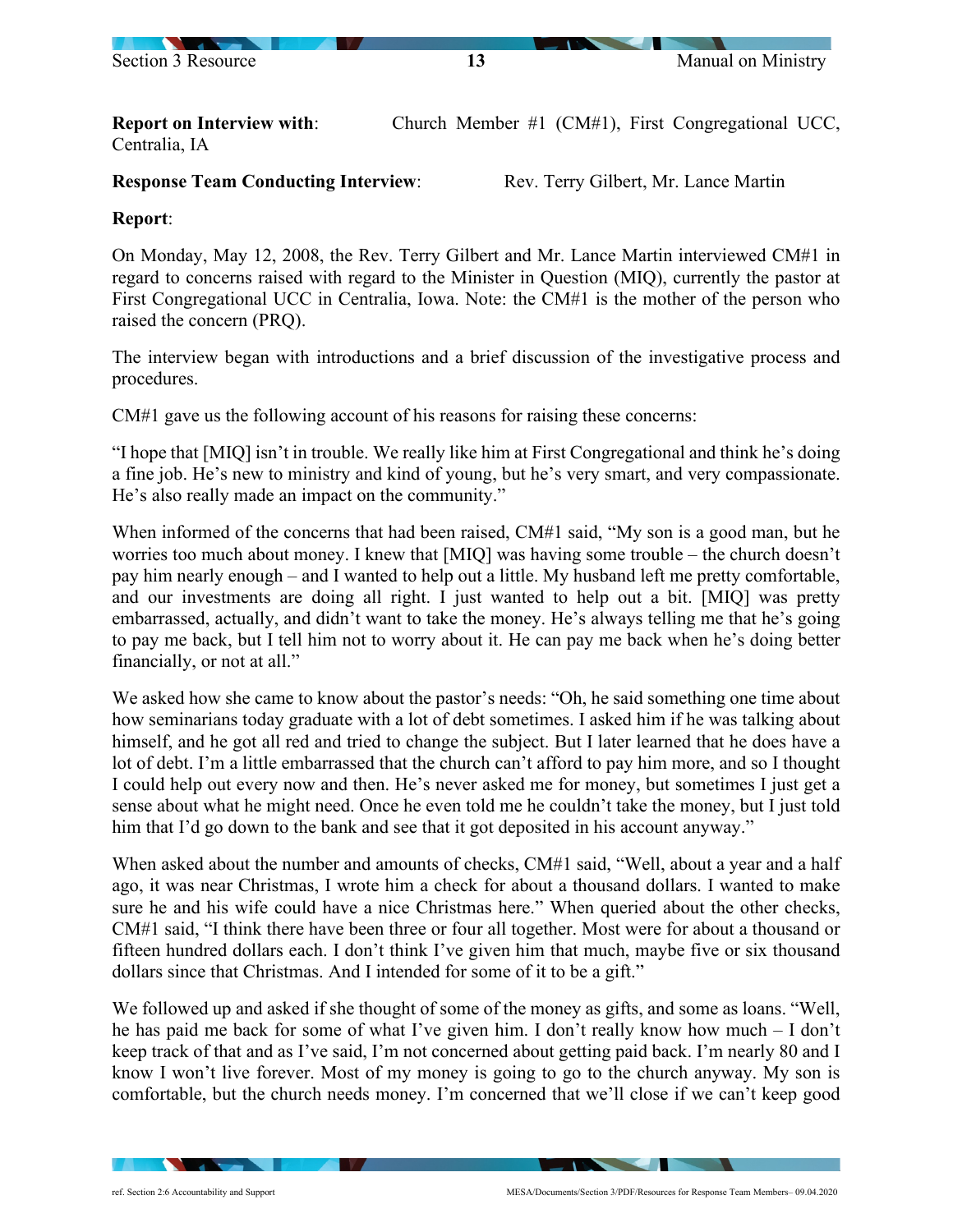leadership like [MIQ]."

When asked to describe her relationship with the minister in question, CM#1 said, "Oh, he's a very nice pastor. He comes to visit about once a month or every six weeks, and when I was in the hospital with pneumonia last year he visited me in the hospital almost every day. We talk about church things, and I tell him about my marriage to [PRQ]'s father, and what it was like to grow up here. We pray together. But that's just ordinary visiting, like you'd expect from the minister. He's also very active in the community, and I see him often out and about. He's very friendly and kind. Oh, we like him so here! His sermons are so inspiring and I just love his Bible studies. I would hate to think that he's in any sort of trouble."

When asked, CM#1 shared that she didn't think he'd received gifts from others. "I have told a couple of my friends, and they do think it's a shame that he's underpaid so much, and they help out in other ways. Mabel's grandson shovels their walk when he's doing the church's sidewalk in the winter, and Mabel did get them a nice turkey for Thanksgiving. But that's because her son has a farm and they raise turkeys to sell over the holidays. No, I'm pretty sure that no one else is giving him any money." She also said, "No, I haven't given gifts like this to any other minister, but I don't think any other minister has been in the same kind of need as [MIQ]."

"I don't understand why I can't give my minister these kinds of gifts. He is in some need, and I am able to meet that need. Isn't that what Christians are supposed to do?"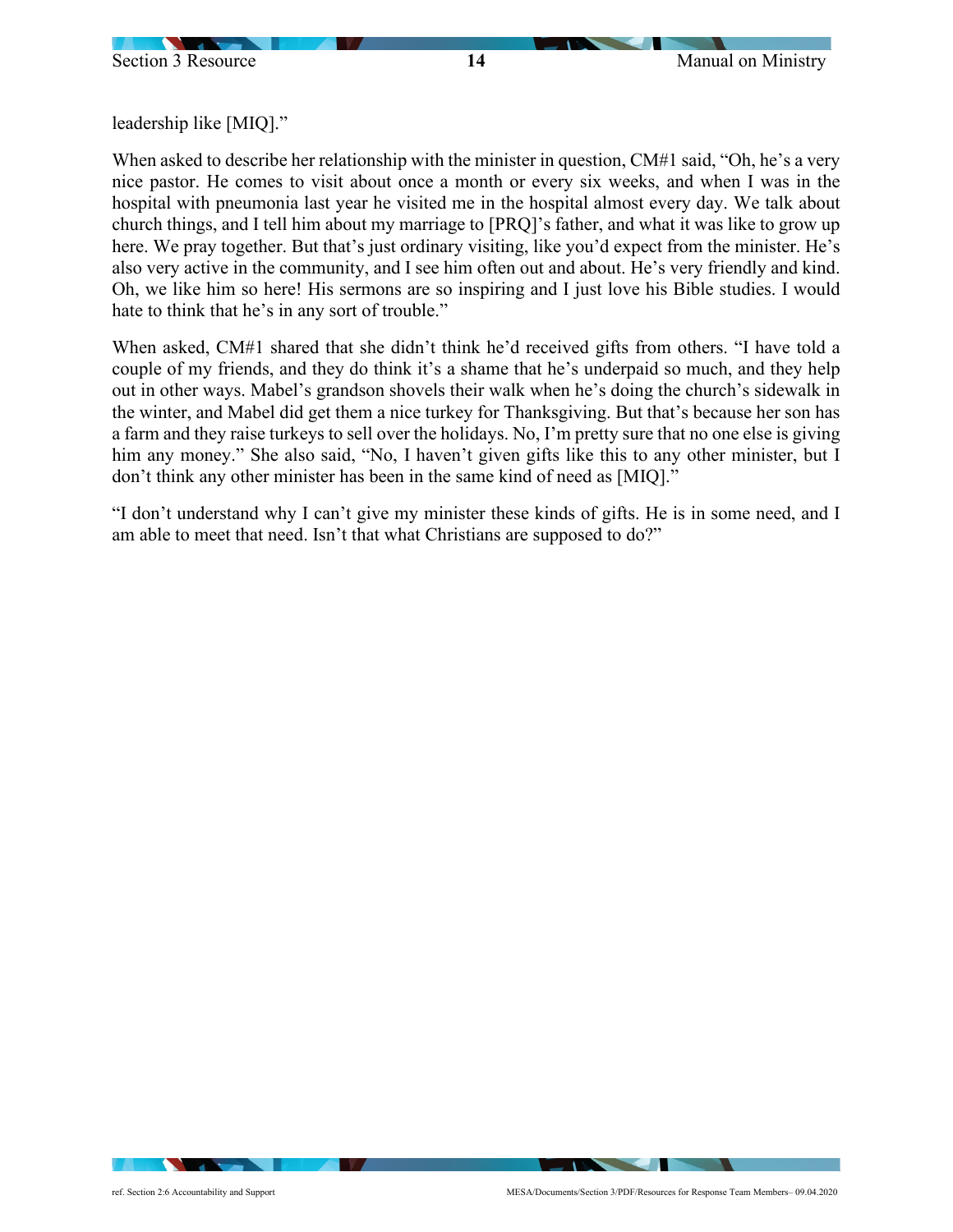

# Signature Page to Accompany Interview of Congregation Member #1

Betsy Smith date

**IN A** 

**The Community of the Community**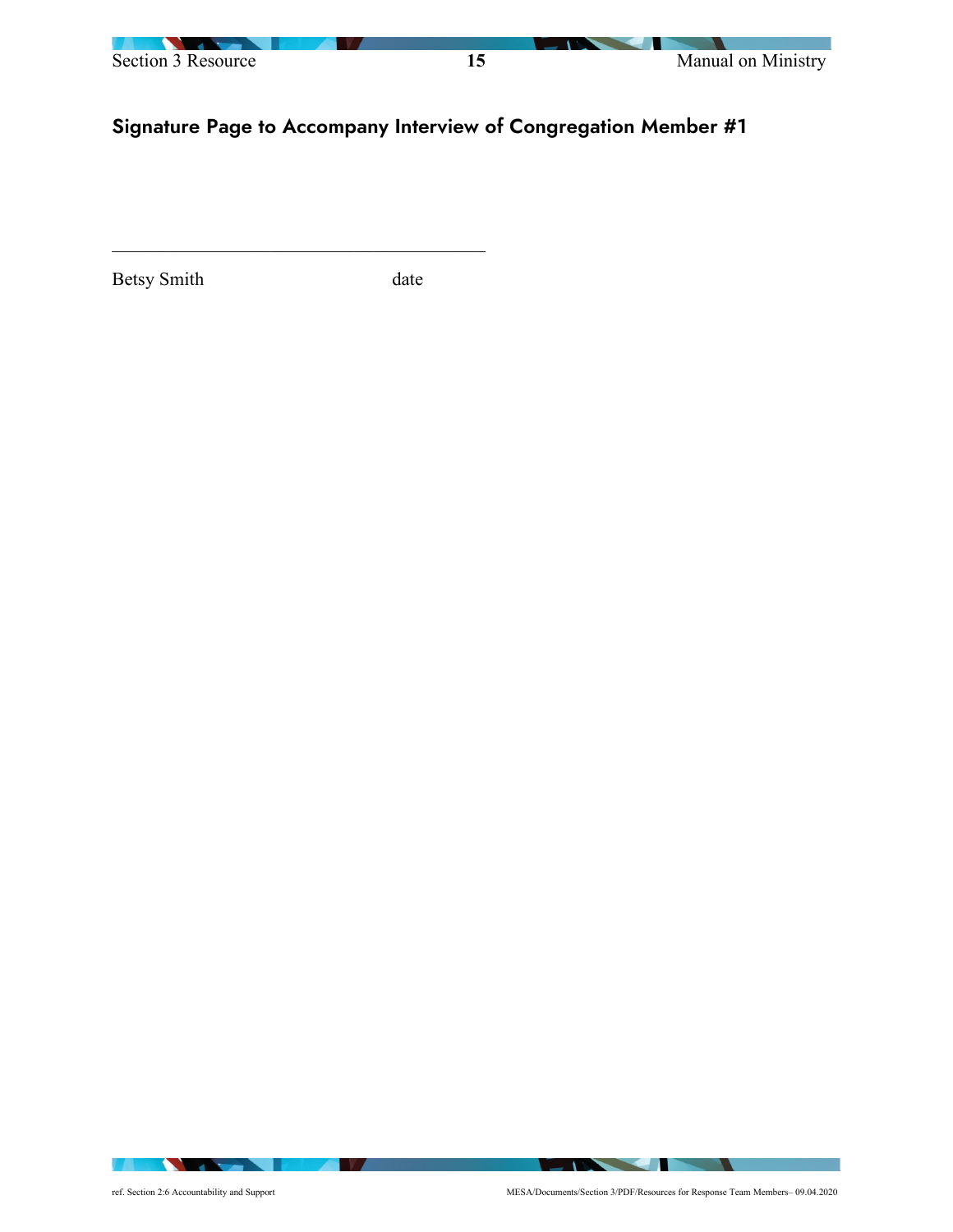

**Report on Interview with:** Church Member #2, First Congregational UCC, Centralia, IA

**Response Team Conducting Interview:** Rev. Terry Gilbert, Lance Martin

### **Report:**

On Monday, May 12, 2008, the Rev. Terry Gilbert and Mr. Lance Martin interviewed Church Member #2 [CM#2] in regard to concerns raised about the minister in question, currently the pastor at First Congregational UCC in Centralia, Iowa. CM#2 is presently the church moderator.

The interview began with introductions and a brief discussion of the investigative process and procedures.

CM#2 gave us the following account of her knowledge pertaining to these concerns:

When asked how she was contacted regarding these concerns, CM#2 responded that Michael Anderson, the ACM for this area, had contacted her a few weeks ago, informing her that a concern had been raised about MIQ and that the COM would be conducting a Fitness Review. CM#2 was told that the concern related to personal financial matters, that it did not involve criminal activity or theft from the church, and she was told that while it was the church's decision whether to place MIQ on a paid leave during this time, it was the opinion of Rev. Anderson that this was not necessary at this time.

CM#2 shared that she was surprised to hear that concerns were being raised about MIQ, because "he has been a solid spiritual leader for us over the past two years, and we are very happy with his sermons and his presence in the community. The older folk in the church like him, the younger folk seem to relate to him very well, and he is good with the kids and youth."

When asked if she knew of any financial issues facing MIQ, she said, "Well, I know that we as a church are not able to pay him at full conference guidelines, but we want to move in that direction. We're a small church and it's hard to make ends meet sometimes, but with [MIQ]'s leadership our giving and our attendance have increased, so I'm hopeful that we'll be able to address this better soon."

When asked if she knew of anyone giving loans to MIQ, CM#2 said, "I wasn't aware of anything until you just told me what [PRQ] said about his mother giving [MIQ] loans. If [MIQ] has been in any need, I sure haven't been aware of that. He's mentioned a few times that seminarians these days graduate with a lot of debt, but that's been in the context of conversations about young people coming back home to live after college and whatnot. I never thought to ask whether he was talking about himself."

When asked about [MIQ]'s relationship with CM#1, CM#2 said, "It seems perfectly ordinary to me. Is she the person who's been giving him money? Did she raise the concern? Oh – it was [PRQ]? Well, [PRQ] has always been kind of curmudgeonly. He's a good guy – we went to high school together – but he's always been sort of odd and a little mean. He's all that [CM#1] has now, and I know she loves him, but even she knows that he can be a crank sometimes. He's just really stubborn, mostly. And he says he's an atheist, but I don't even know what that means. He still comes on Christmas an Easter."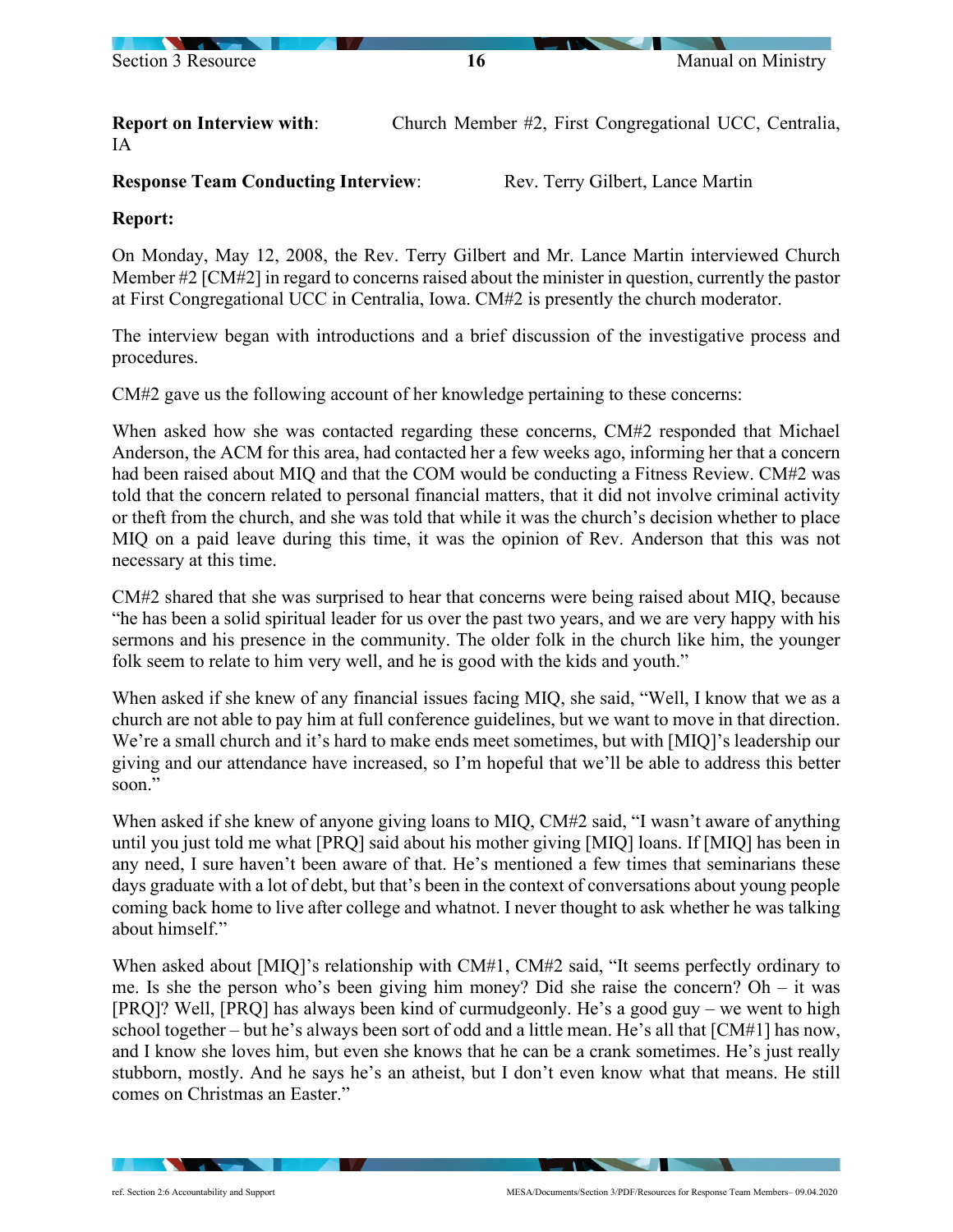

When asked if she had any more information to provide, CM#2 said, "I really couldn't say. I'm sorry to hear that [MIQ] felt he had to accept money from [CM#1] – although it does not surprise me to hear that she kind of forced it on him. She's good-hearted, but, well, she's stubborn, too. I guess that's where [PRQ] gets it. I hope we can start to do better by [MIQ], because I'd hate to lose him over a money issue."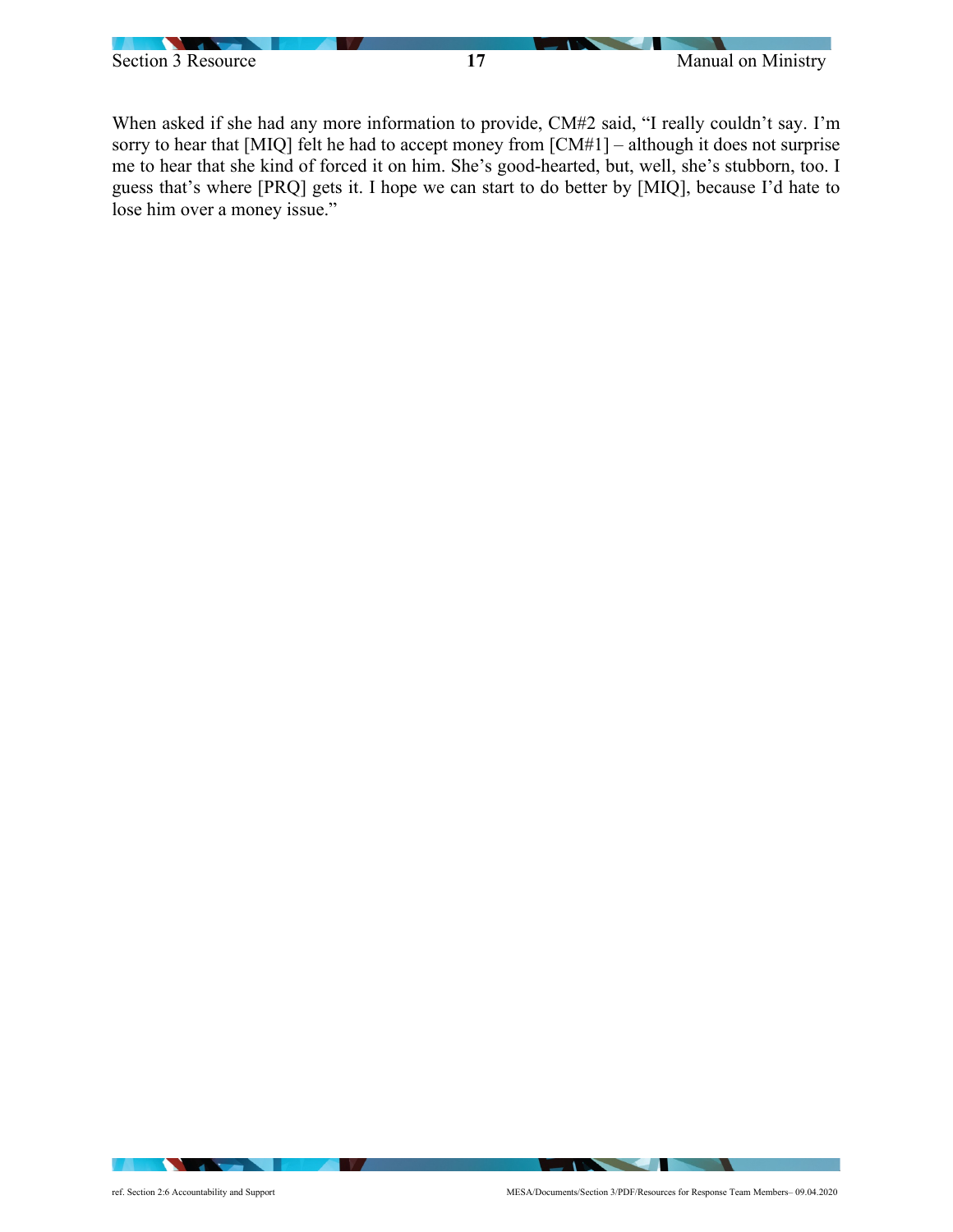

# Signature Page to Accompany Interview of Congregation Member #2

Sarah Berkson date

**IN A** 

**The Community of the Community**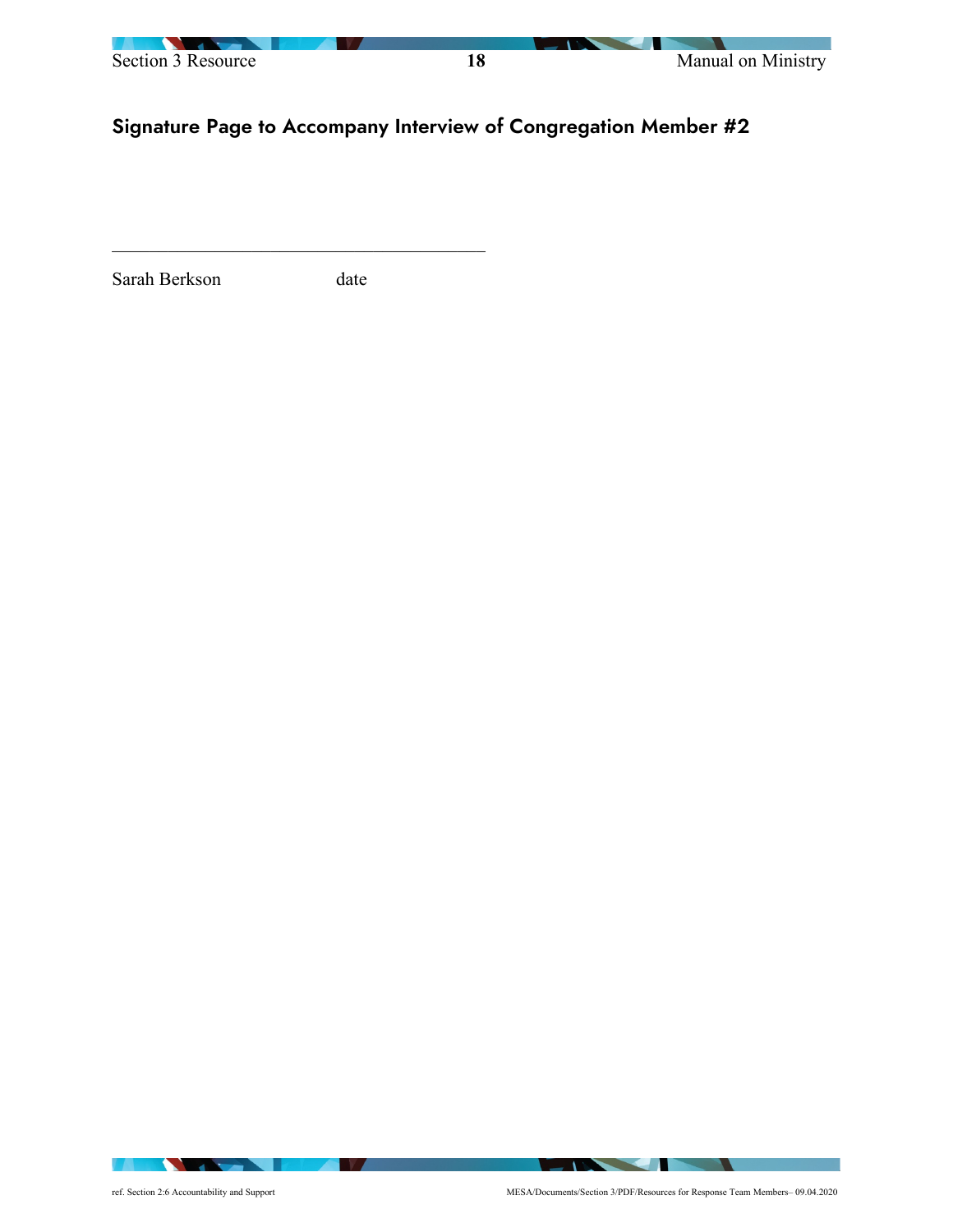

**Report on Interview with:** Minister in Question (MIQ), First Congregational UCC, Centralia, IA

#### **Response Team Conducting Interview:** Rev. Terry Gilbert, Lance Martin

**Report**:

On Monday, May 12, 2008, the Rev. Terry Gilbert and Mr. Lance Martin interviewed MIQ, currently the pastor at First Congregational UCC in Centralia, Iowa, about concerns that had been raised about his fitness for ministry:

The interview began with introductions and a brief discussion of the investigative process and procedures.

MIQ was asked when he learned about the concerns raised and if he knew what those concerns were. He responded that he had a pretty good idea about it. "I bet it's because of the loans that [CM#1] has given me, isn't it?" With this confirmed, he was asked what he had to share.

"Well, about a year ago at Christmas – so, maybe almost a year and a half ago now?  $-$  [CM#1] asked me about seminary debt. I tried to keep neutral about it, saying that lots of seminarians are dealing with this, and she asked if I had any debt. I told her that I did, but that I was working on paying it off and I was grateful to be in ministry in the community. I was a little embarrassed, because it has been hard for us to make ends meet sometimes, living in this rural setting and not getting paid conference guidelines, but I feel strongly about this church's ministry and presence in the community. I tried to change the subject and I thought the matter was dropped. Well, a few weeks later she just mailed me a check for \$1500. I was flabbergasted. I called her up and told her I couldn't accept it, but she told me that she wanted me and my wife to have a nice Christmas and that I should cash the check. She also said if I didn't, she would just go to the bank and deposit the money in the bank directly. She is very close with the bank president, so I believed her. I felt badly about it, but it was looking to be a dire Christmas, so I did cash the check. I spent most of it on my student loan debt, but I did also get my wife a nice gift of some books she'd been wanting to read. I also intended to pay [CM#1] back as soon as I could, so I made a spreadsheet with all my payments to her."

When asked if he had a copy, MIQ produced it (it is included at the end of this interview report). "She did give me money on three other occasions, and the total as you see is for \$5100. I've always thanked her profusely and demonstrated my intentions to pay her back. As you can see, I've tried to do so, and I've paid back about \$500. I know I have a long way to go, and I know it probably wasn't a very good idea to accept the money in the first place, but it really did help us get to a place where we are able to now pay off all our bills on time and we will pay her back."

When asked about his relationship with CM#1, MIQ characterized it in this way: "I would describe it as a normal pastor-parishioner relationship. I visit her pretty regularly – she is older but still very active in the church, and I see her at the theater and the grocery store. She comes to most of the Bible studies and she always has wise things to say. No, I don't think I treat her any differently than I do any of the other members."

When asked about his relationship with PRQ (also the son of CM#1), MIQ said, "I don't think he has much use for church. He's a little odd, but I know he has a good heart. He really loves his

 $\sim$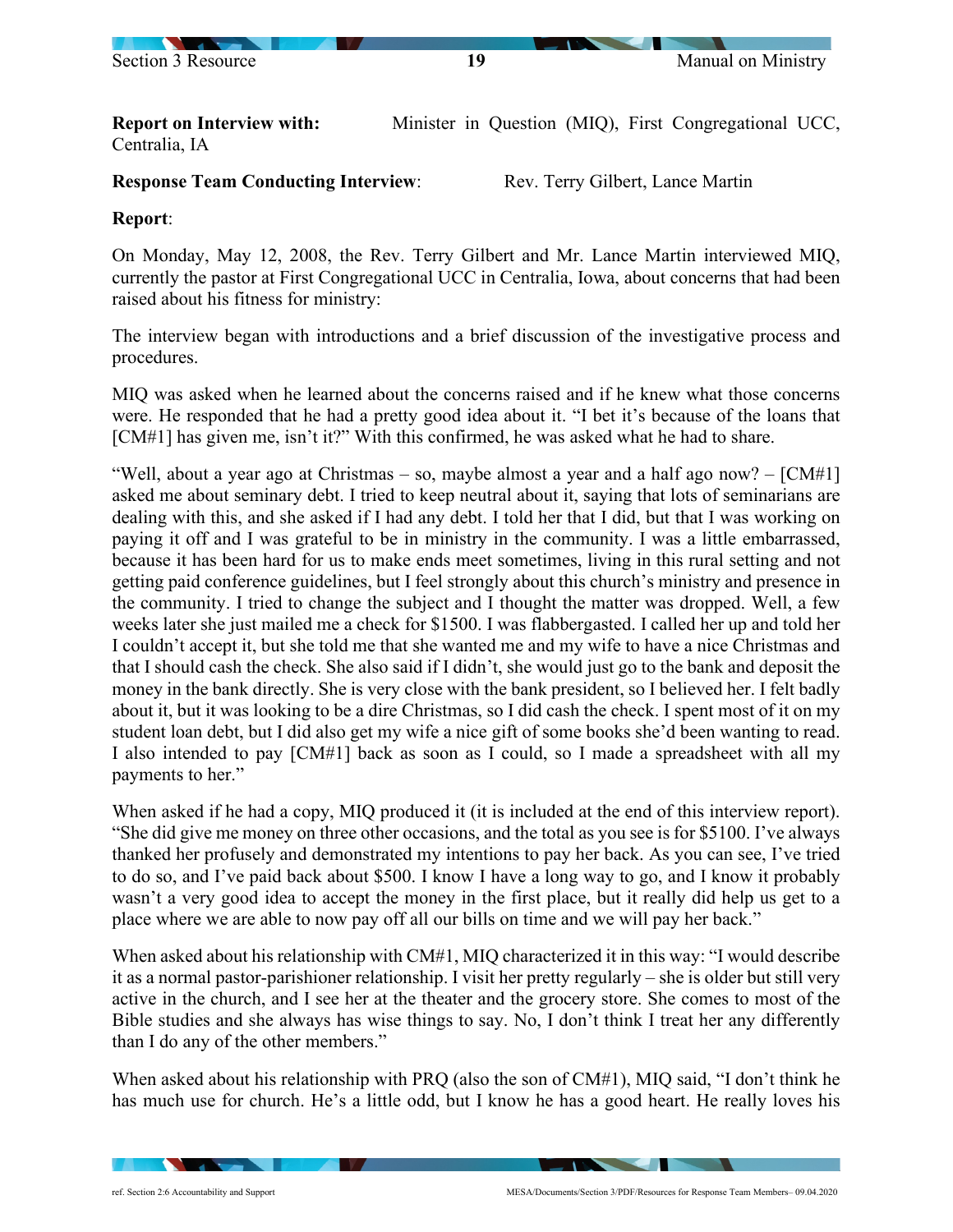mom. He comes to Christmas and Easter services, but I think that's mostly to keep his mom happy. I don't see him around town as often, but when I do I try to be friendly. I thought things were all right between us, but lately he's glared at me when he's seen me in public. I guess I know why."

MIQ concluded our interview by saying, "I see now just how serious this matter was. I guess I knew it wasn't a good idea, but my need kind of blinded me to just how bad a violation this was."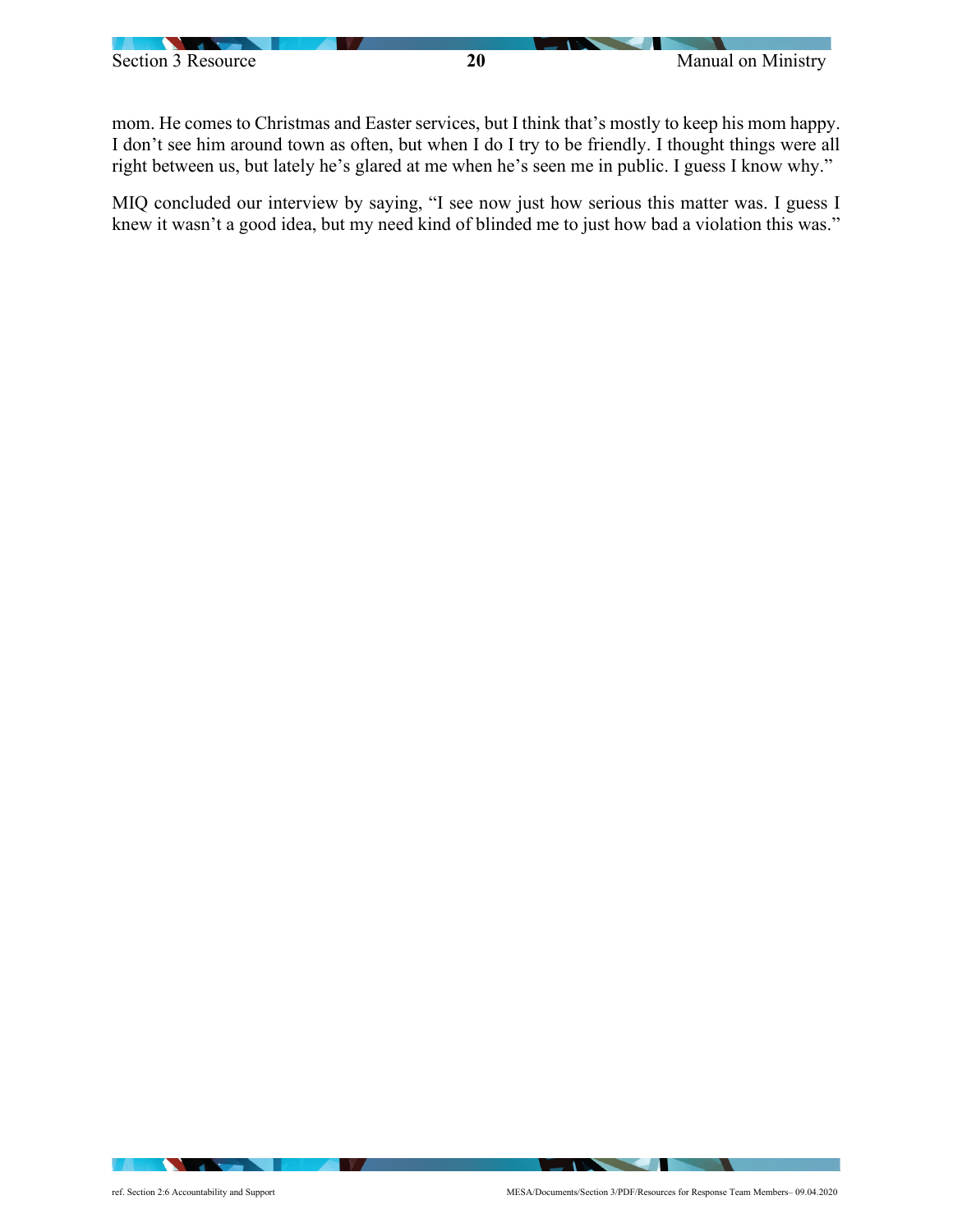

# Signature Page to Accompany Interview of Minister in Question

Rev. James Johnson date

**All the Second Street** 

a sa b

**IN A** 

**CONTRACTOR**